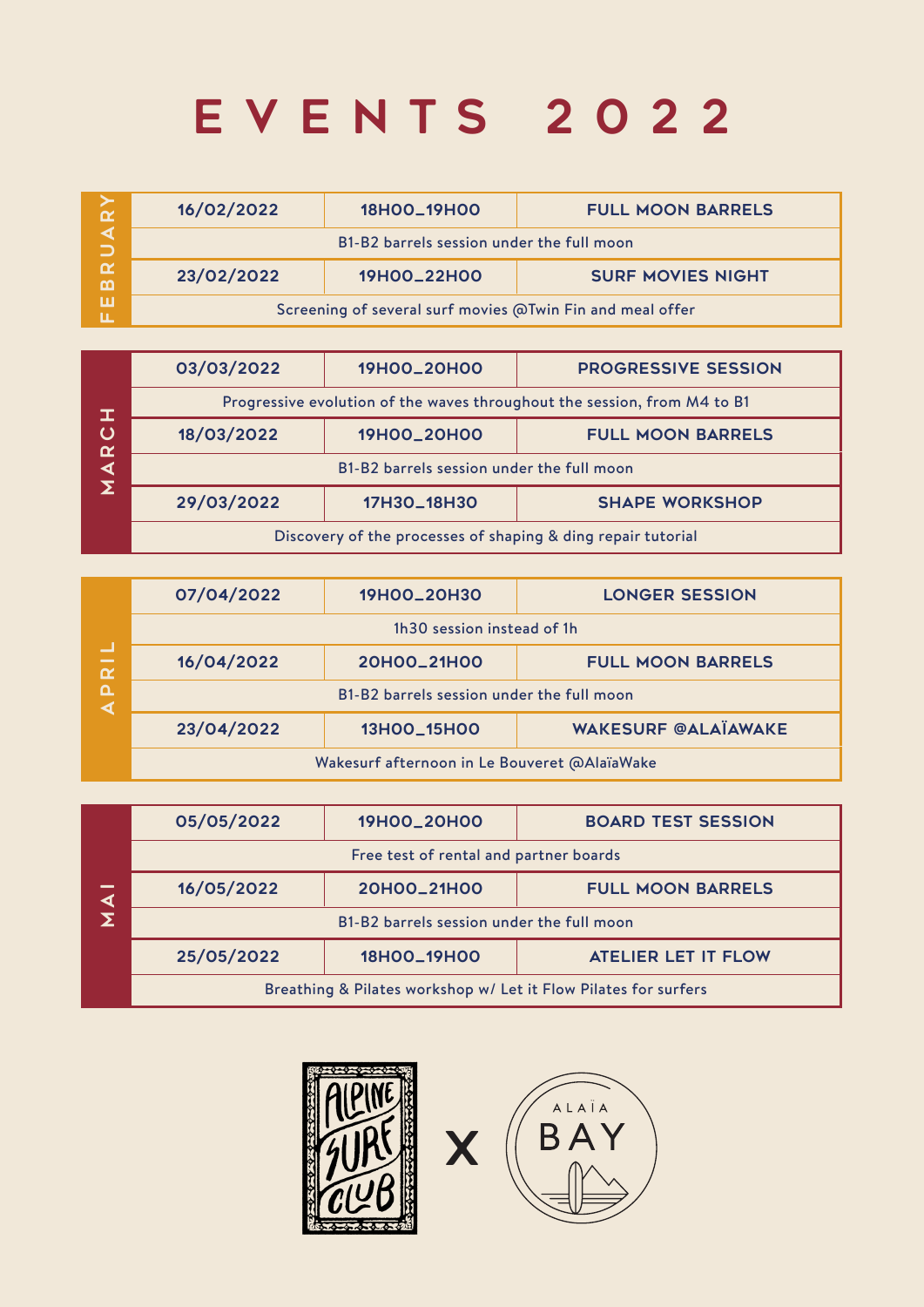## EVENTS 2022

| ш | 02/06/2022                                     | 19HOO_20HOO                               | <b>SURPRISE SESSION</b>  |  |  |
|---|------------------------------------------------|-------------------------------------------|--------------------------|--|--|
|   | Different sets of waves, mix of M4-M5-T1-T2-B1 |                                           |                          |  |  |
|   | 14/06/2022                                     | 20H00_21H00                               | <b>FULL MOON BARRELS</b> |  |  |
|   |                                                | B1-B2 barrels session under the full moon |                          |  |  |

|        | 01/07/2022                                                              | 18H3O_23H0O | SOIRÉE BBQ AUX ÎLES             |  |
|--------|-------------------------------------------------------------------------|-------------|---------------------------------|--|
|        | BBQ night at les lles, bring your own food                              |             |                                 |  |
|        | 07/07/2022                                                              | 22H00_23H00 | <b>ONLY T2</b>                  |  |
| $\geq$ | <b>Session T2 only</b>                                                  |             |                                 |  |
| $\Box$ | 13/07/2022                                                              | 22H00_23H00 | <b>FULL MOON BARRELS</b>        |  |
|        | B1-B2 barrels session under the full moon                               |             |                                 |  |
|        |                                                                         |             | <b>COACHED BY A PRO + PARTY</b> |  |
|        | Surf session coached by a pro surfer, followed by an aperitif @Twin Fin |             |                                 |  |

| ►<br><b>S</b><br>$\Box$<br>$\boldsymbol{\mathsf{O}}$<br>$\Box$ | 04/08/2022                                                                  | 22H00_23H00 | <b>LONGBOARD SESSION M3-M5</b> |  |  |
|----------------------------------------------------------------|-----------------------------------------------------------------------------|-------------|--------------------------------|--|--|
|                                                                | Special longboard session with specific coaching, M3-M5                     |             |                                |  |  |
|                                                                | 12/08/2022                                                                  | 22H00_23H00 | <b>FULL MOON BARRELS</b>       |  |  |
|                                                                | B1-B2 barrels session under the full moon                                   |             |                                |  |  |
|                                                                | 20/08/2022                                                                  | 07H00_09H30 | <b>SURF &amp; YOGA</b>         |  |  |
|                                                                | Combo Surf & Yoga, surf session followed by a yoga class w/ Valerie Sanchez |             |                                |  |  |